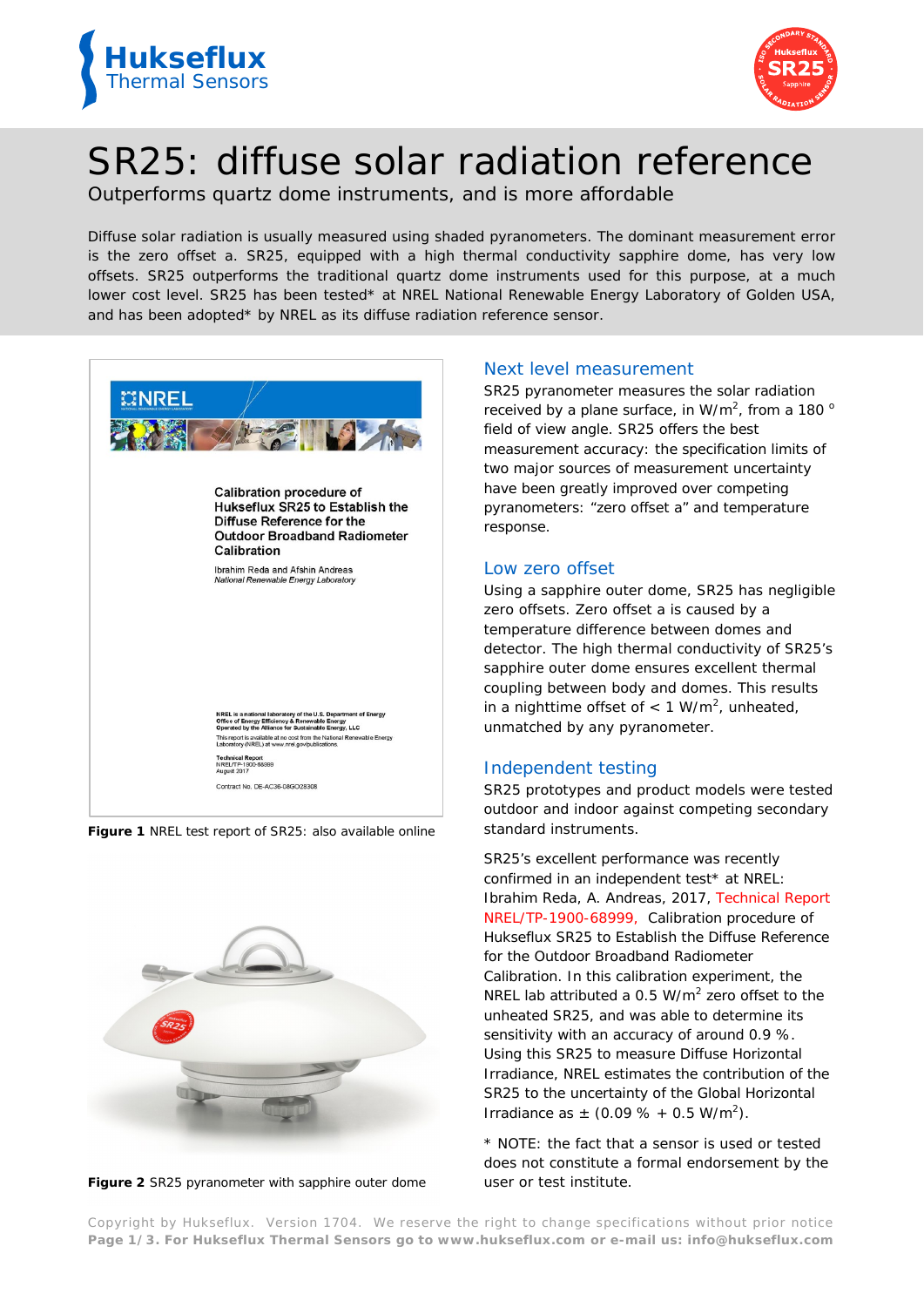

## Comparison to quartz dome instruments

The same NREL lab assumes in its BORCAL testing that a double quartz-dome instrument has around 1.5 W/m<sup>2</sup> zero offset (at 200 W/m<sup>2</sup> net irradiance) while double glass-dome pyranometers are typically no better than 5  $W/m<sup>2</sup>$ .

## BSRN requirements

The SR25 measurement accuracy is sufficient to meet the requirements of the BRSN network for diffuse radiation measurement, which is the larger of 2  $%$  or 3 W/m<sup>2</sup>. Bruce McArthur, 2005, *BSRN Operations Manaual Version 2.1, WCRP-121 WMO/TD-No. 1274*

## **Accuracy**

Example: as one of the comparative tests performed at Hukseflux, during a 26 day period the nighttime offset of various pyranometer configurations was monitored. Looking at nighttime offsets, the performance of both the heated and the unheated SR25 is better than that of all other measured pyranometer configurations.



**Figure 3** *results at Hukseflux: nighttime offsets of ventilated pyranometers and SR25 versus net longwave radiation. SR25 has lower nighttime offset than the ventilated secondary standard pyranometers both when unheated and when heated*

## Individual testing of every instrument

In order to be classified as secondary standard, every pyranometer needs to be tested individually for all critical specifications. Each SR25 is supplied with a product certificate, reporting directional response, temperature response and response time (95 %).

#### See also

- [SR25](http://www.hukseflux.com/product/sr25-pyranometer) brochure
- view our complete product range of solar [sensors](http://www.hukseflux.com/product_group/pyranometer)

**Figure 4** *extensive testing of sensors, here indoors at Hukseflux and outdoors on a frosty morning: clear difference between SR25 (left), versus an unheated pyranometer without sapphire dome (right)*



Copyright by Hukseflux. Version 1704. We reserve the right to change specifications without prior notice **Page 2/3. For Hukseflux Thermal Sensors go to [www.hukseflux.com](http://www.hukseflux.com/) or e-mail us: [info@hukseflux.com](mailto:info@hukseflux.com?subject=brochure)**